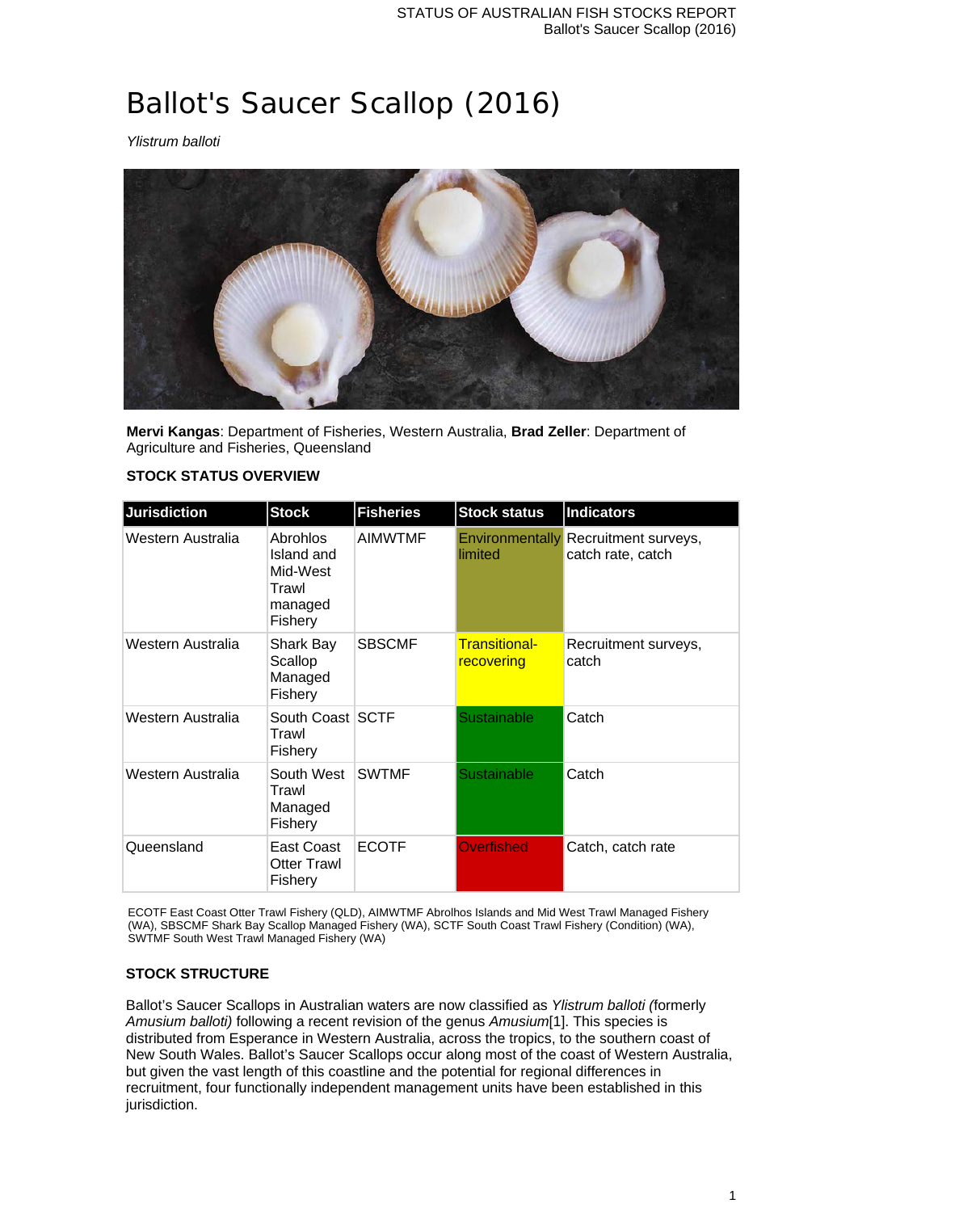The eastern Australian stock stretches from Innisfail in Queensland to Jervis Bay in New South Wales. No fishery for Ballot's Saucer Scallop exists in New South Wales waters. The stock classification presented here is based on information from the commercial fishery in central and southern Queensland (latitude 22°–27° south).

Here, assessment of stock status is presented at the management unit level—Shark Bay Scallop Managed Fishery, Abrolhos Islands and Mid-West Trawl Managed Fishery, South West Trawl Managed Fishery and South Coast Trawl Fishery for Western Australia; and East Coast Otter Trawl Fishery for Queensland.

#### **STOCK STATUS**

**Abrohlos Island and Mid-West Trawl managed Fishery** The Abrolhos Islands and Mid-West Trawl Managed Fishery (Western Australia) management unit is managed under an escapement policy. The impact on the spawning biomass is limited by fishing after the peak spawning period; setting the duration of fishing according to catch predictions (based on pre-season surveys); closing the fishery at a minimum catch rate threshold (250 kg meat weight per day); and by not opening sections of the fishery if Ballot's Saucer Scallop abundance is considered too low (below a specified target)[2].

> Annual pre-season surveys have shown very low recruitment since 2011, and the fishery has been closed since 2012. The predicted catch for 2015 was below the target range (95 t meat weight), with minimal recovery in the southern part of the fishery, and the fishery remained closed. It may take several years of favourable conditions for the stock to recover. Research to assess the feasibility of supplementation measures such as translocation and/or the release of hatchery-produced spat (to aid in rebuilding the spawning biomass) continues.

Stock biomass within this management unit has fallen to a level where there is a significant risk of recruitment failure. Research surveys in 2015 indicated low Ballot's Saucer Scallop abundance, with catch predictions below the target level for resumption of fishing. The current low stock biomass is not due to overfishing or lack of appropriate fisheries management; it is the result of a series of poor recruitment events associated with sustained unfavourable environmental conditions dating back to the marine heat wave that began in late 2010[6,7]. The fishery has now been closed for five years to provide maximum protection to all remaining stock. Fisheries management has responded appropriately to the environmental change in productivity with a complete cessation of fishing since June 2011.

On the basis of the evidence provided above, the Abrolhos Islands and Mid-West Trawl Managed Fishery (Western Australia) management unit is classified as an **environmentally limited stock**.

**East Coast Otter Trawl Fishery** In Queensland, the most recent quantitative assessment[8] estimated that the spawning biomass of the East Coast biological stock in 2015 may be as low as five to six per cent of the unfished level (1977). Average monthly catch rates from January 2015–April 2016 (seven baskets per boat day) were the lowest in the 39-year catch record. Annual landings of Ballot's Saucer Scallop by the East Coast Otter Trawl Fishery in 2014 and 2015 were also near historical lows, at 280–300 t[9]. The stock is considered to be recruitment overfished.

> Although fishing effort has reduced in recent years, standardised catch rates have not improved[9]. Ballot's Saucer Scallop stocks occasionally show marked annual variation in recruitment due to changes in environmental conditions[10]. Productivity of this species can be influenced by factors such as river flow and temperature[11] and the low rainfall in the region over the last three years may have also constrained recruitment. A number of management measures were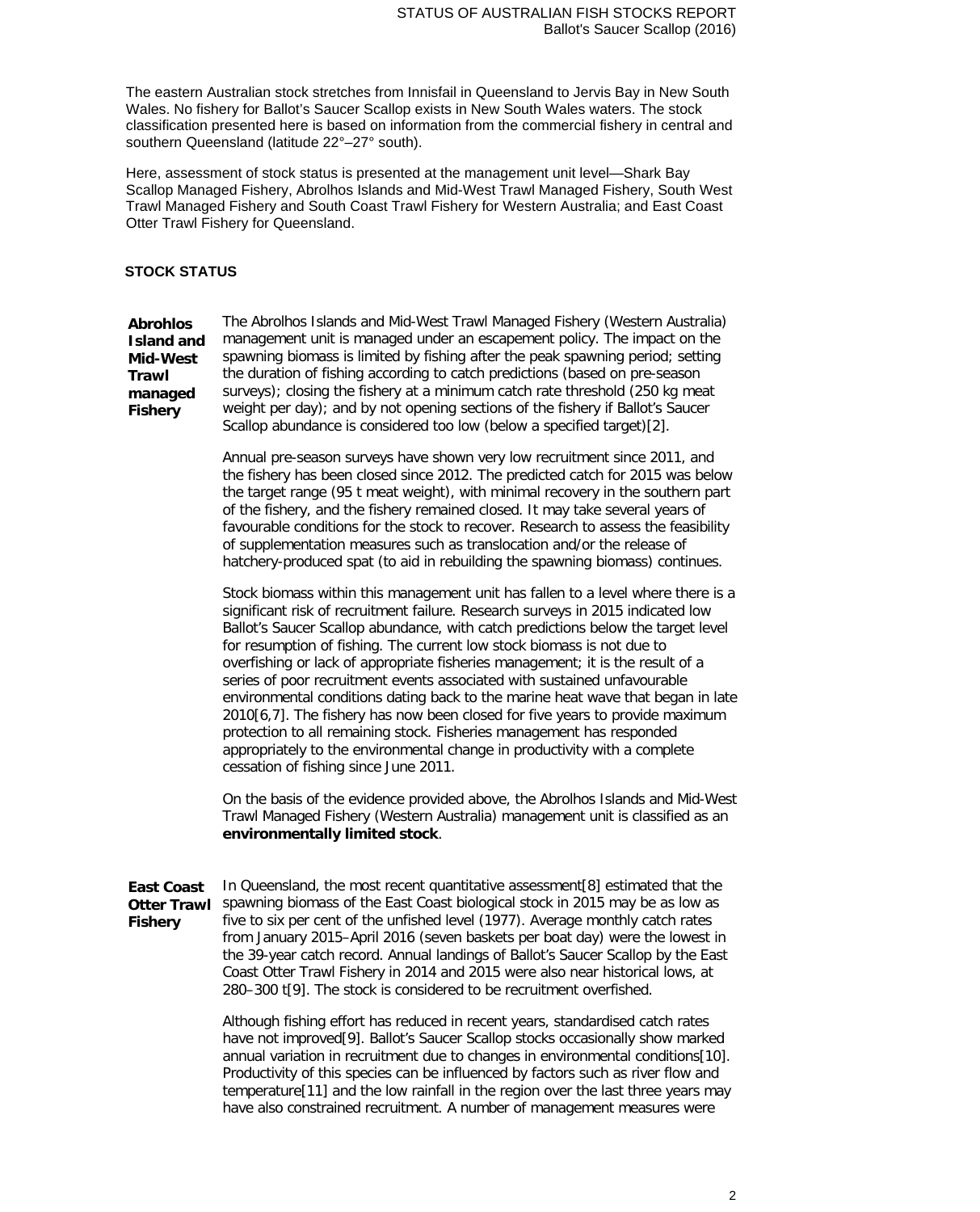#### STATUS OF AUSTRALIAN FISH STOCKS REPORT Ballot's Saucer Scallop (2016)

introduced in late 2016 to reduce fishing pressure, including spatial and temporal closures. The current level of fishing pressure is expected to allow the stock to recover from its recruitment overfished state; however, measurable improvements in biomass are yet to be detected.

On the basis of the evidence provided above, the East Coast Otter Trawl Fishery (Queensland) management unit is classified as an **overfished stock**.

**Shark Bay Scallop Managed Fishery** The Shark Bay Scallop Managed Fishery (Western Australia) management unit is currently in a recovery phase. A trial quota system with a conservative total allowable commercial catch (TACC) and target ranges for resumption of fishing was implemented in 2015 to provide protection for the breeding stock and aid in recovery. Management measures in 2015 included a ban on Ballot's Saucer Scallop harvest from northern Shark Bay (to provide full protection for the breeding stock) and a conservative 100 tonnes (t) (meat weight) TACC in Denham Sound[2 ](which is regarded as a separate stock from that in the northern Shark Bay). In 2015, a total of 57.6 t meat weight (288 t whole weight) was landed.

> Fishery-independent recruitment surveys are conducted each year on this management unit, using well-established methodology[3–5]. Catch predictions for 2015 for the two separate stocks are derived from the correlation of the annual landed catch (meat weight) and the mean catch rate (number per nautical mile trawled) of recruit  $(0+)$  and residual  $(1+)$  scallops for standard survey sites for each area sampled in November 2014. The predictions were very low for northern Shark Bay (40 t meat weight, below the target of 100 t) and moderate for Denham Sound (175 t meat weight, above the 50 t target). The estimated spawning biomass in northern Shark Bay remains at record low levels, but recruitment of 0+ Ballot's Saucer Scallops has increased.

Prior to implementation of these management measures, the stock biomass within this management unit had fallen to a level where there was a significant risk of recruitment failure. The stock has fully recovered in Denham Sound and appears to be recovering slowly in northern Shark Bay. The current low stock biomass seems to be the result of a series of poor recruitment events associated with protracted unfavourable environmental conditions dating back to a marine heat wave that began in late 2010[6,7]. Fisheries management has responded to this environmentally driven decline in productivity with a complete cessation of fishing (for 3 years) until fishery-independent surveys have indicated potential for a modest harvest.

On the basis of the evidence provided above, Denham Sound has fully recovered and northern Shark Bay is in transitional recovery; therefore, the Shark Bay Scallop Managed Fishery (Western Australia) management unit is classified as a **transitional–recovering stock**.

**South Coast**  The South Coast Trawl Fishery (Western Australia) management unit is a low-**Trawl Fishery** activity fishery in which effort is related to the abundance of Ballot's Saucer Scallop in any given year, which can be highly variable (due to sporadic recruitment). The few vessels (up to four) that operate in the fishery only fish over one to three per cent of the allowable fishery area. In 2015, a total of 315 t whole weight was landed for 222 boat days. The mean catch rate in 2015 was 1419 kg whole weight per boat day compared with a mean of 1168 kg per boat day (range 669–1643 kg per boat day) for the previous 5 years. The above evidence indicates that the biomass of this stock is unlikely to be recruitment overfished[2]. It also indicates that the current level of fishing pressure is unlikely to cause the stock to become recruitment overfished.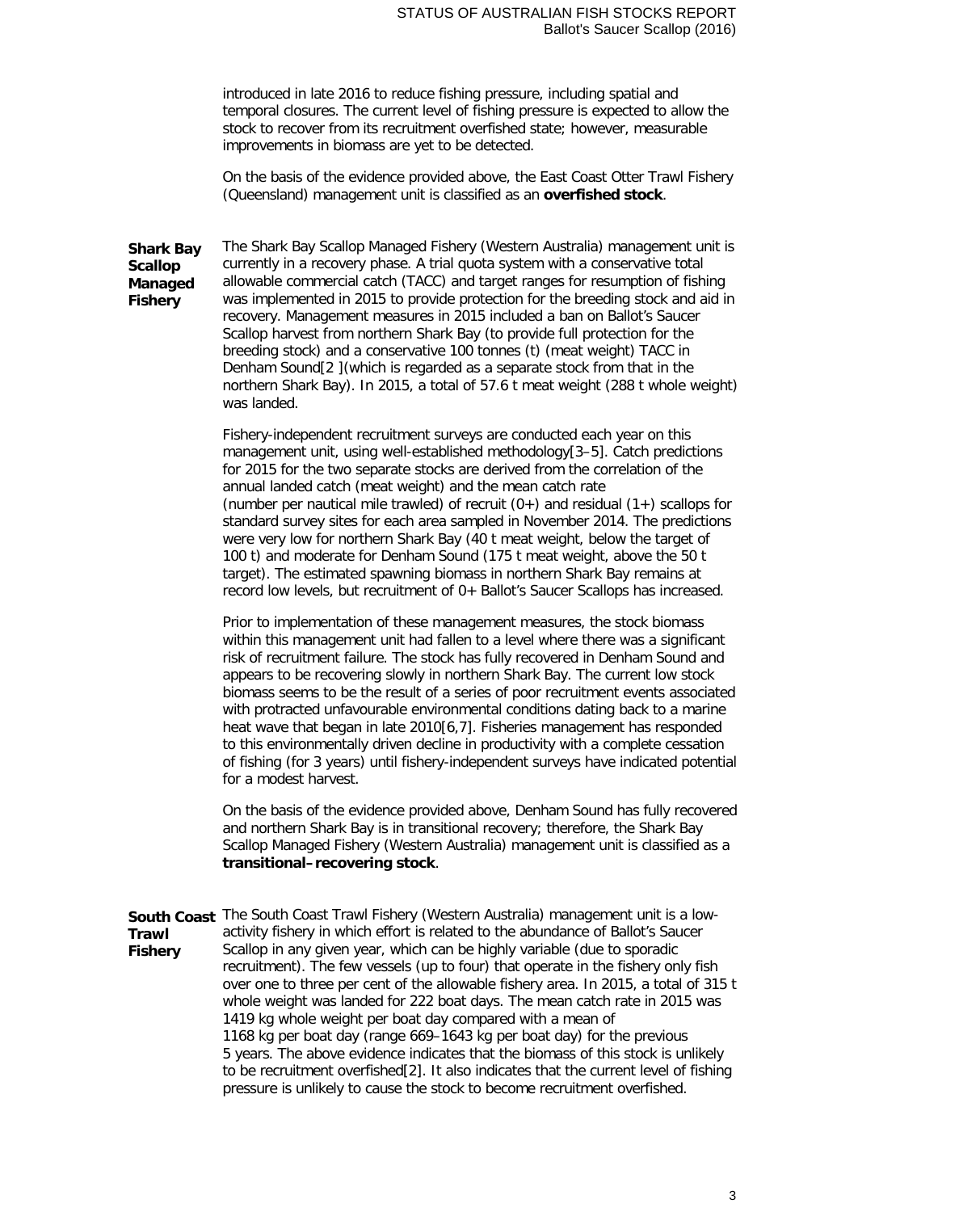On the basis of the evidence provided above, the South Coast Trawl Fishery (Western Australia) management unit is classified as a **sustainable stock**.

**South West**  The South West Trawl Managed Fishery (Western Australia) (SWTMF) **Trawl Managed Fishery** management unit is a comparatively small, low-activity fishery in which effort has been related to either the abundance of Western King Prawn or Ballot's Saucer Scallop in any given year, which can be highly variable due to sporadic scallop recruitment. Only two to four vessels have operated in the fishery since 2005, and they have only covered approximately one to three per cent of the allowable fishery area[2]. Since 2005, an average of 168 boat days have been recorded annually, with a catch range of between 1 and 217 t whole weight, compared to 490 boat days on average the previous 10 years (1995–2004), with a catch range of between 3–23 t whole weight. The level of fishing pressure is unlikely to adversely impact the spawning biomass of Ballot's Saucer Scallop. No vessels fished in the SWTMF in 2015. The above evidence indicates that the fishing pressure is unlikely to cause the stock to become recruitment overfished. It also indicates that the biomass of this stock is unlikely to be recruitment overfished.

> On the basis of the evidence provided above, the South West Trawl Managed Fishery (Western Australia) management unit is classified as a **sustainable stock**.

## **BIOLOGY**

Ballot's Saucer Scallop biology[12–15]

| Species                 | Longevity / Maximum Size   Maturity (50 per cent) |                                          |
|-------------------------|---------------------------------------------------|------------------------------------------|
| Ballot's Saucer Scallop | Maximum of 4 years and<br> 140 mm SH              | $ $ At 1 year of age and 85-<br>90 mm SH |

## **DISTRIBUTION**



4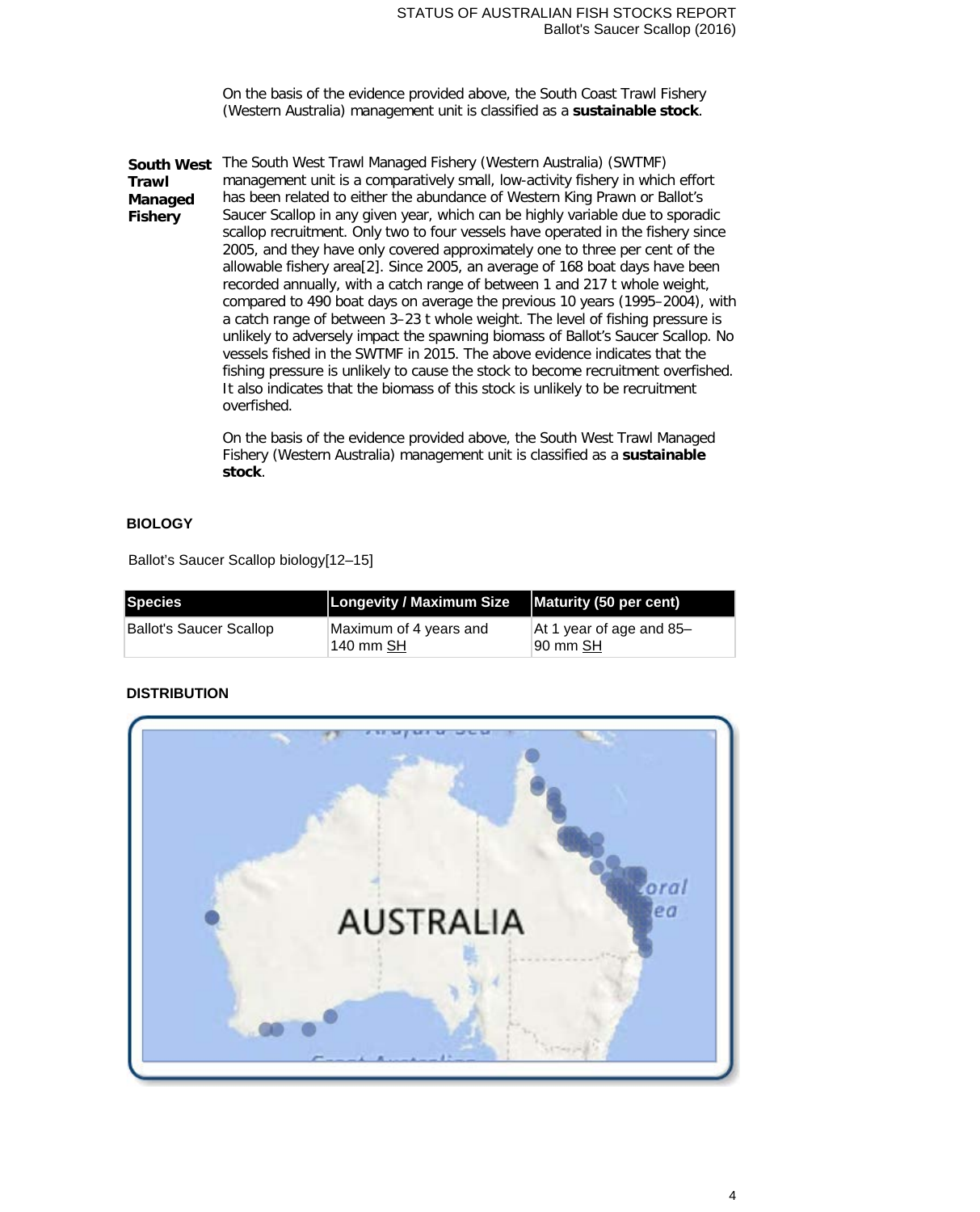Distribution of reported commercial catch of Ballot's Saucer Scallop

# **TABLES**

| <b>Commercial</b><br><b>Catch Methods</b> | Queensland        | Western<br><b>Australia</b> |
|-------------------------------------------|-------------------|-----------------------------|
| <b>Otter Trawl</b>                        | $\checkmark$      | $\checkmark$                |
| <b>Unspecified</b>                        |                   | ✓                           |
| <b>Various</b>                            |                   | $\checkmark$                |
| <b>Fishing methods</b>                    |                   |                             |
|                                           | Queensland        | Western<br><b>Australia</b> |
| <b>Commercial</b>                         |                   |                             |
| <b>Otter Trawl</b>                        | $\checkmark$      | $\checkmark$                |
| <b>Unspecified</b>                        |                   | ✓                           |
| <b>Various</b>                            |                   | $\checkmark$                |
| Management<br><b>Methods</b>              |                   |                             |
|                                           | Queensland        | Western<br><b>Australia</b> |
| <b>Commercial</b>                         |                   |                             |
| <b>Catch limits</b>                       |                   | ✓                           |
| <b>Effort limits</b>                      |                   | $\checkmark$                |
| <b>Limited entry</b>                      | ✓                 | $\checkmark$                |
| <b>Rotational</b><br>closures             | $\checkmark$      |                             |
| <b>Size limit</b>                         | $\checkmark$      |                             |
| <b>Spatial</b><br>closures                | $\checkmark$      | $\checkmark$                |
|                                           | ✓                 |                             |
| <b>Vessel</b><br>restrictions             |                   |                             |
| <b>Active Vessels</b>                     |                   |                             |
|                                           | <b>Queensland</b> | Western<br><b>Australia</b> |

|               | lAustralia      |
|---------------|-----------------|
| 127 Vessel in | 0 Vessel in     |
| ECOTF,        | AIMWTMF, 22     |
|               | Vessel in       |
|               | SBSCMF, 4       |
|               | Vessel in SCTF, |
|               | 0 Vessel in     |
|               | SWTMF,          |

**ECOTF** East Coast Otter Trawl Fishery(QLD)

**AIMWTMF** Abrolhos Islands and Mid West Trawl Managed Fishery(WA)

**SBSCMF** Shark Bay Scallop Managed Fishery(WA)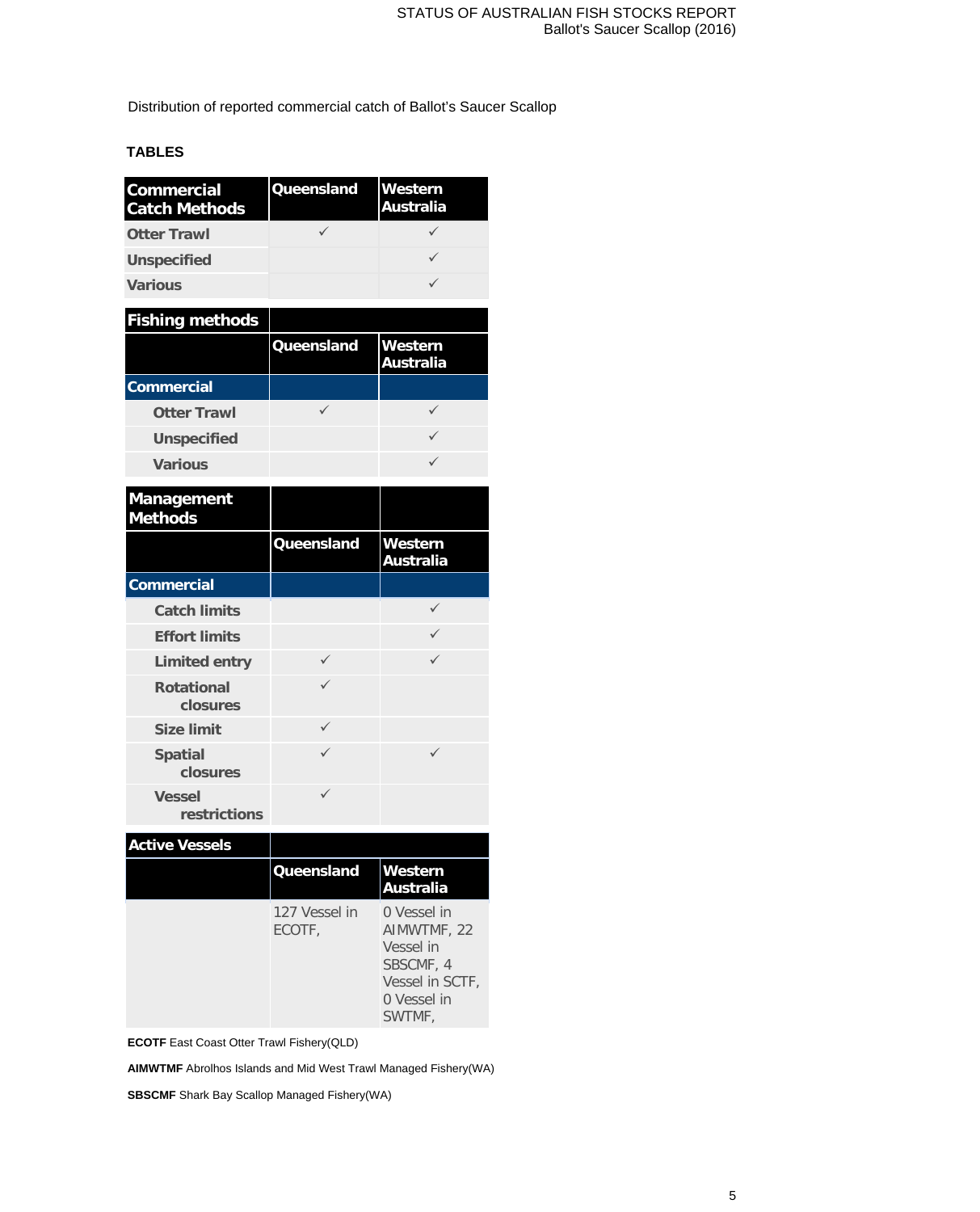#### **SCTF** South Coast Trawl Fishery (Condition)(WA)

**SWTMF** South West Trawl Managed Fishery(WA)

| Catch               |                       |                                                |
|---------------------|-----------------------|------------------------------------------------|
|                     | <b>Queensland</b>     | Western<br>Australia                           |
| <b>Commercial</b>   | 1541.76t in<br>ECOTF. | 287.867t in<br>SBSCMF,<br>314,945t in<br>SCTF, |
| Indigenous          | No catch              | No catch                                       |
| <b>Recreational</b> | No catch              | No catch                                       |

ECOTF East Coast Otter Trawl Fishery (QLD), AIMWTMF Abrolhos Islands and Mid West Trawl Managed Fishery (WA), SBSCMF Shark Bay Scallop Managed Fishery (WA), SCTF South Coast Trawl Fishery (Condition) (WA), SWTMF South West Trawl Managed Fishery (WA),

## **CATCH CHART**



Commercial catch of Ballot's Saucer Scallop - note confidential catch not shown

#### **EFFECTS OF FISHING ON THE MARINE ENVIRONMENT**

- Habitat effects of Western Australian and Queensland Ballot's Saucer Scallop fisheries are considered low risk, with trawl vessels generally sweeping a small proportion of the designated trawl area (six per cent in the Great Barrier Reef Marine Park [GBRMP])[16]. Furthermore, the physical impact of this gear on the sandy habitat that supports scallops is negligible within Western Australian Scallop fisheries[17], and intermediate to low in the Queensland East Coast Otter Trawl Fishery (ECOTF) within the GBRMP[16], where an estimated 45 per cent of the stock biomass and its associated benthic biota are protected from fishing impacts through permanent closures[16,18]. Rotational and temporal closures in the ECOTF also play a role in alleviating fishing pressure on the maturing stock and maintaining benthic assemblages.
- Food chain effects of Western Australian Ballot's Saucer Scallop fisheries are deemed low risk, with the total biomass taken by these operations being small. The high natural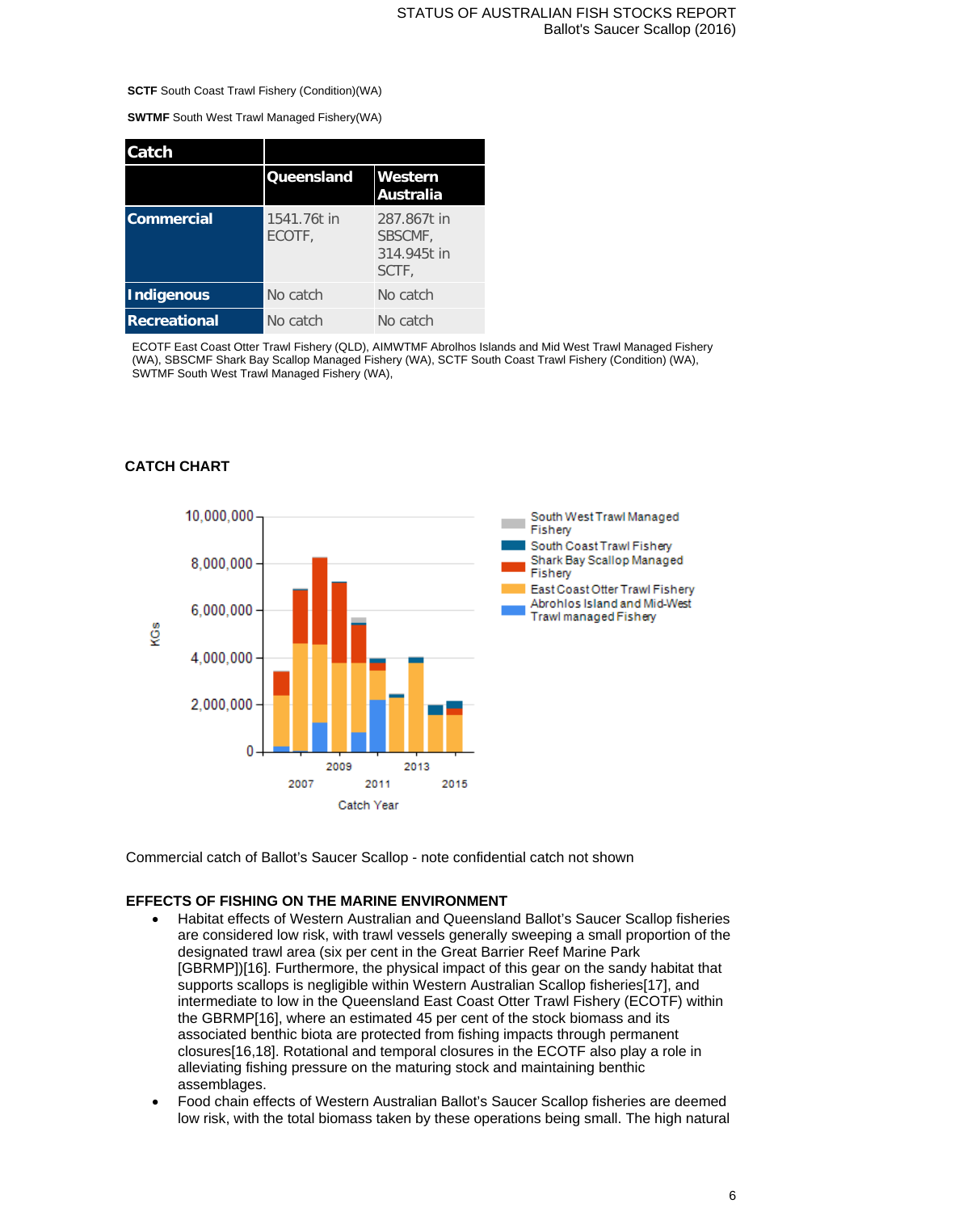recruitment variability and therefore Ballot's Saucer Scallop stock abundance[2] also means that few predators will have become highly dependent on this species[19]. Trawl-related risks to ecological processes within GBRMP are low[18].

• Bycatch reduction devices (grids) are mandatory mitigation measures to minimise fishing impacts in the Shark Bay Scallop Managed Fishery and the Abrolhos Islands and Mid-West Trawl Managed Fishery, as are turtle excluder devices in the East Coast Trawl Fishery. These gear modifications are effective in limiting bycatch of larger species such as turtles, sharks, rays and sea snakes[20,21]. Square mesh codends decrease bycatch of smaller aquatic organisms[22] and their use was mandated in 2015 for vessels towing scallop gear in the ECOTF. Compliance monitoring of bycatch reduction devices and vessel activities (through vessel monitoring systems) occurs in each management area.

#### **ENVIRONMENTAL EFFECTS on Ballot's Saucer Scallop**

- Strong La Niña events that are typically associated with strong Leeuwin Currents and warm sea surface temperatures often result in below-average Ballot's Saucer Scallop recruitment and may necessitate the closure of the Shark Bay Scallop Managed Fishery and/or the Abrolhos Islands and Mid-West Trawl Managed Fishery[23–26]. Between 2012–15, fishery closures in these two fisheries occurred due to a marine heat wave event in 2010–11 (associated with a strong La Niña) that resulted in mortality of breeding stock and subsequent very poor recruitment for a number of years[6,7,27,28]. Further research continues into understanding recruitment variation (including the collapse) of Ballot's Saucer Scallop stocks in Western Australia.
- Environmental variables affecting the Queensland east coast Ballot's Saucer Scallop stock productivity have also been the subject of recent research. Highly significant correlations were found between November catch rates and several oceanographic variables, including chlorophyll densities and seabed temperature anomalies in the preceding June and August, respectively[11]. While the precise causal mechanisms of these associations remain uncertain, concerns have arisen that current stock assessment procedures may not adequately account for these and other environmental factors[11].

## **References** 1 [Mynhardt, G, Alejandrino, A, Puslednik, L, Corrales, J and Serb, JM 2014, Shell shape](http://dx.doi.org/10.1093/mollus/eyu038)  [convergence masks biological diversity in gliding scallops: description of](http://dx.doi.org/10.1093/mollus/eyu038) [Ylistrum](http://dx.doi.org/10.1093/mollus/eyu038) n. gen. [\(Pectinidae\) from the Indo-Pacific Ocean,](http://dx.doi.org/10.1093/mollus/eyu038) [Journal of Molluscan Studies](http://dx.doi.org/10.1093/mollus/eyu038), 80: 400-411. [.](http://dx.doi.org/10.1093/mollus/eyu038) 2 Fletcher, WJ and Santoro, K (ed.s) unpublished, State of the fisheries and aquatic resources report 2015/16, Western Australian Department of Fisheries, Perth. 3 Joll, LM and Caputi, N 1995, Environmental influences on recruitment in the Saucer Scallop (Amusium balloti) Fishery of Shark Bay, Western Australia, ICES Journal of Marine Sciences Symposium, 199: 47–53. 4 [Kangas, M, Sporer, E, Brown, S, Shanks, M, Chandrapavan, A and Thomson, A 2011,](http://www.fish.wa.gov.au/Documents/research_reports/frr226.pdf) Stock [assessment for the Shark Bay Scallop Fishery](http://www.fish.wa.gov.au/Documents/research_reports/frr226.pdf), Fisheries research report 226, Western [Australian Department of Fisheries, Perth.](http://www.fish.wa.gov.au/Documents/research_reports/frr226.pdf) 5 [Caputi, N, de Lestang, S, Hart, A, Kangas, M, Johnston, D and Penn, J 2014, Catch](http://dx.doi.org/10.1080/10641262.2013.832144)  [predictions in stock assessment and management of invertebrate fisheries using pre-recruit](http://dx.doi.org/10.1080/10641262.2013.832144)  abundance-case studies from Western Australia, Reviews in Fisheries Science & [Aquaculture](http://dx.doi.org/10.1080/10641262.2013.832144)[, 22: 36–54.](http://dx.doi.org/10.1080/10641262.2013.832144) 6 [Caputi, N, Kangas, M, Hetzel, Y, Denham, A, Pearce, A and Chandrapavan, A 2016,](http://onlinelibrary.wiley.com/doi/10.1002/ece3.2137/full)  [Management adaptation of invertebrate fisheries to an extreme marine heat wave event at a](http://onlinelibrary.wiley.com/doi/10.1002/ece3.2137/full)  [global warming hotspot,](http://onlinelibrary.wiley.com/doi/10.1002/ece3.2137/full) [Ecology and Evolution](http://onlinelibrary.wiley.com/doi/10.1002/ece3.2137/full), 6: 3583-3593. 7 [Caputi, N, Feng, M, Pearce, A, Benthuysen, J, Denham, A, Hetzel, Y, Matear, R, Jackson, G,](http://www.fish.wa.gov.au/Documents/research_reports/frr260.pdf)  [Molony, B, Joll, L and Chandrapavan, A 2014,](http://www.fish.wa.gov.au/Documents/research_reports/frr260.pdf) Management implications of climate change [effect on fisheries in Western Australia: part 1](http://www.fish.wa.gov.au/Documents/research_reports/frr260.pdf), Fisheries research report, Fisheries Research [and Development Corporation project 2010/535, Western Australian Department of](http://www.fish.wa.gov.au/Documents/research_reports/frr260.pdf)  [Fisheries, Perth.](http://www.fish.wa.gov.au/Documents/research_reports/frr260.pdf) 8 [Yang, WH, Wortmann, J, Robins, JB, Courtney AJ, O'Neill, MF and Campbell, MJ 2016,](http://era.daf.qld.gov.au/5478/)  Quantitative assessment of [the Queensland Saucer Scallop \(](http://era.daf.qld.gov.au/5478/)[Amusium balloti](http://era.daf.qld.gov.au/5478/)[\) Fishery](http://era.daf.qld.gov.au/5478/), The [University of Queensland Centre for Applications in Natural Resource Mathematics and the](http://era.daf.qld.gov.au/5478/)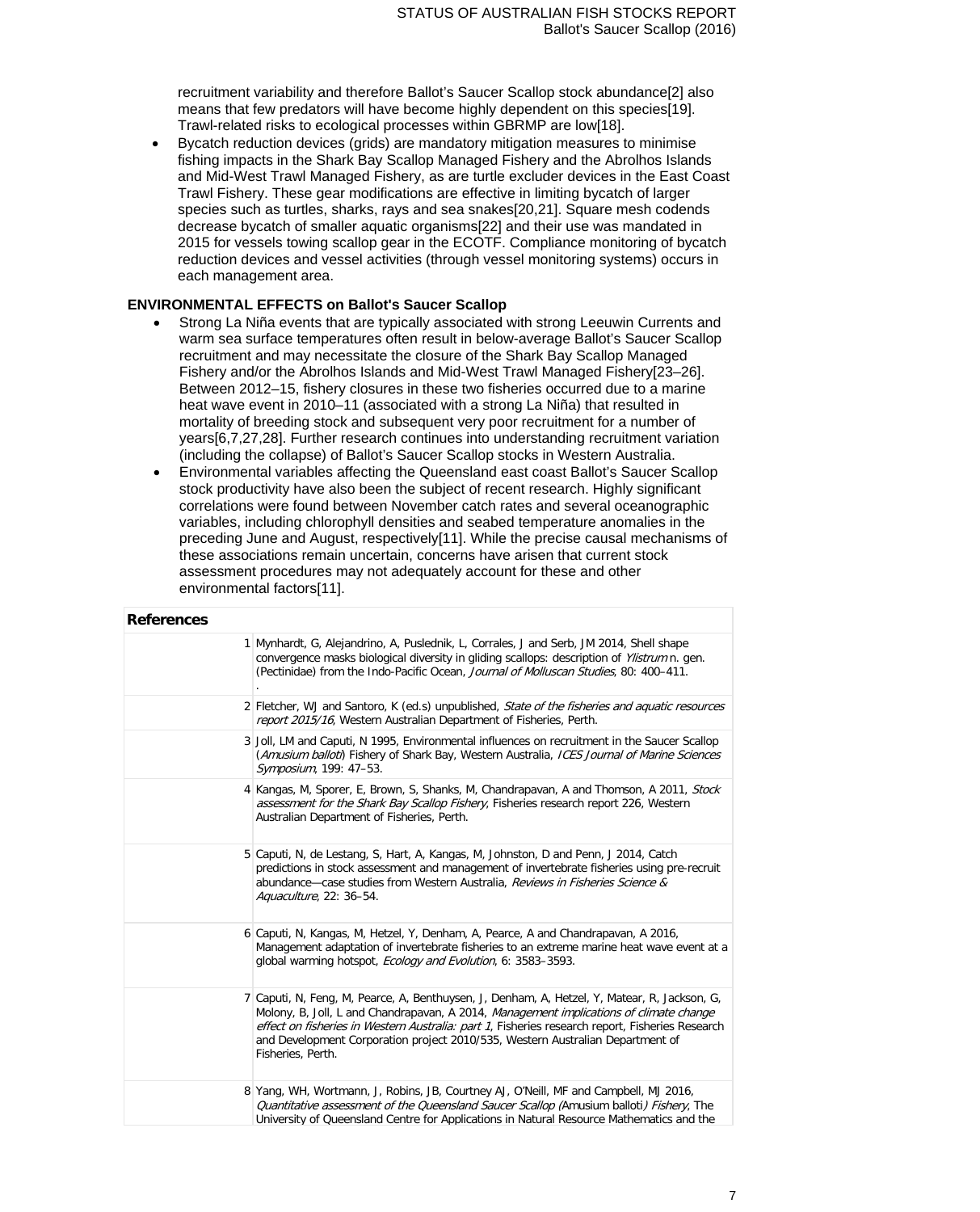## STATUS OF AUSTRALIAN FISH STOCKS REPORT Ballot's Saucer Scallop (2016)

| Queensland Department of Agriculture and Fisheries.                                                                                                                                                                                                                                                                                                                                                                                                                                                                                                                                                                                                                                                                                                                                                                                                                                                                                                                                                                                                        |
|------------------------------------------------------------------------------------------------------------------------------------------------------------------------------------------------------------------------------------------------------------------------------------------------------------------------------------------------------------------------------------------------------------------------------------------------------------------------------------------------------------------------------------------------------------------------------------------------------------------------------------------------------------------------------------------------------------------------------------------------------------------------------------------------------------------------------------------------------------------------------------------------------------------------------------------------------------------------------------------------------------------------------------------------------------|
| 9 Queensland Department of Agriculture and Fisheries unpublished, Queensland Stock Status<br>Assessment Workshop, 14-15 June 2016, Brisbane, Species Summary Pages, Queensland<br>DAF, Brisbane.                                                                                                                                                                                                                                                                                                                                                                                                                                                                                                                                                                                                                                                                                                                                                                                                                                                           |
| 10 Welch, DJ, Saunders, T, Robins, J, Harry, A, Johnson, J, Maynard, J, Saunders, R, Pecl, G,<br>Sawynok, B and Tobin, A 2014, Implications of climate change on fisheries resources of<br>northern Australia. Part 1: vulnerability assessment and adaptation options, Fisheries<br>Research and Development Corporation project 2010/565, March 2014, James Cook<br>University.                                                                                                                                                                                                                                                                                                                                                                                                                                                                                                                                                                                                                                                                          |
| 11 Courtney, AJ, Spillman, CM, Lemos, R, Thomas, J, Leigh GM and Campbell, AB 2015,<br>Physical oceanographic influences on Queensland reef fish and scallops, final report FRDC<br>2013/020, Department of Agriculture and Fisheries, Queensland, Centre of Australian<br>Weather and Climate Research, Australian Government Bureau of Meteorology, Centre for<br>Applications in Natural Resource Mathematics, School of Mathematics and Physics, University<br>of Queensland.                                                                                                                                                                                                                                                                                                                                                                                                                                                                                                                                                                          |
| 12 Orensanz, JM, Parma, AM, Turk, T and Valero, J 2006, Dynamics, assessment and<br>management of exploited natural populations, in SE Shumway and GJ Parson (ed.s),<br>Scallops: biology, ecology and aquaculture, Developments in aquaculture and fisheries<br>science, 35: 765-868.                                                                                                                                                                                                                                                                                                                                                                                                                                                                                                                                                                                                                                                                                                                                                                     |
| 13 Heald, D 1978, A successful marking method for the saucer scallop Amusium balloti<br>(Bernardi), Australian Journal of Marine and Freshwater Research, 29: 845-851.                                                                                                                                                                                                                                                                                                                                                                                                                                                                                                                                                                                                                                                                                                                                                                                                                                                                                     |
| 14 Joll, LM 1989, History, biology and management of Western Australian stocks of the saucer<br>scallop Amusium balloti, in MLC Dredge, WF Zacharin and LM Joll (ed.s), Proceedings of the<br>Australasian scallop workshop, Hobart, Tasmania, pp 30-40.                                                                                                                                                                                                                                                                                                                                                                                                                                                                                                                                                                                                                                                                                                                                                                                                   |
| 15 Williams, ML and Dredge, MCL 1981, Growth of the saucer scallop, Amusium japonicum<br>balloti Habe, in central eastern Queensland, Australian Journal of Marine and Freshwater<br>Research, 32: 657-666.                                                                                                                                                                                                                                                                                                                                                                                                                                                                                                                                                                                                                                                                                                                                                                                                                                                |
| 16 Dredge, MCL 1981, Reproductive biology of the saucer scallop Amusium japonicum balloti<br>(Bernardi) in central Queensland waters, Australian Journal of Marine and Freshwater<br>Research 32: 775-787.                                                                                                                                                                                                                                                                                                                                                                                                                                                                                                                                                                                                                                                                                                                                                                                                                                                 |
| 17 Pears RJ, Morison, AK, Jebreen, EJ, Dunning, M, Pitcher, CR, Courtney, AJ, Houlden, B and<br>Jacobsen, IP 2012, Ecological risk assessment of the East Coast Otter Trawl Fishery in the<br>Great Barrier Reef Marine Park: data report, Great Barrier Reef Marine Park Authority,<br>Townsville                                                                                                                                                                                                                                                                                                                                                                                                                                                                                                                                                                                                                                                                                                                                                         |
| 18 Laurenson, LJB, Unsworth, P, Penn, JW and Lenanton, RCJ 1993, The impact of trawling for<br>saucer scallops and western king prawns on the benthic communities in coastal waters off<br>south western Australia, Fisheries research report No. 100, Department of Fisheries, Western<br>Australia, 93 pp.                                                                                                                                                                                                                                                                                                                                                                                                                                                                                                                                                                                                                                                                                                                                               |
| 19 Pitcher, CR, Doherty, P, Arnold, P, Hooper, J, Gribble, N, Bartlett, C, Browne, M, Campbell,<br>N, Cannard, T, Cappo, M, Carini, G, Chalmers, S, Cheers, S, Chetwynd, D, Colefax, A, Coles,<br>R, Cook, S, Davie, P, De'ath, G, Devereux, D, Done, B, Donovan, T, Ehrke, B, Ellis, N,<br>Ericson, G, Fellegara, I, Forcey, K, Furey, M, Gledhill, D, Good, N, Gordon, S, Haywood, M,<br>Jacobsen, I, Johnson, J, Jones, M, Kinninmoth, S, Kistle, S, Last, P, Leite, A, Marks, S,<br>McLeod, I, Oczkowicz, S, Rose, C, Seabright, D, Sheils, J, Sherlock, M, Skelton, P, Smith, D,<br>Smith, G, Speare, P, Stowar, M, Strickland, C, Sutcliffe, P, Van der Geest, C, Venables, W,<br>Walsh, C, Wassenberg, T, Welna, A and Yearsley, G 2007, Seabed biodiversity on the<br>continental shelf of the Great Barrier Reef World Heritage Area, Australian Institute of Marine<br>Science, CSIRO, Queensland Museum, Queensland Department of Primary Industries and<br>CRC Reef Research Centre, task final report, CSIRO Marine and Atmospheric Research. |
| 20 Kangas, M, McCrea, J, Fletcher, W, Sporer, E and Weir, V 2006, Shark Bay Scallop Fishery,<br>ESD report series 2, Western Australian Department of Fisheries, Perth.                                                                                                                                                                                                                                                                                                                                                                                                                                                                                                                                                                                                                                                                                                                                                                                                                                                                                    |
| 21 Kangas, M and Thomson, A 2004, Implementation and assessment of bycatch reduction<br>devices in the Shark Bay and Exmouth Gulf trawl fisheries, FRDC Project No. 2000/189,<br>Department of Fisheries, Government of Western Australia, North Beach.                                                                                                                                                                                                                                                                                                                                                                                                                                                                                                                                                                                                                                                                                                                                                                                                    |
| 22 Courtney, AJ, Campbell, MJ, Roy, DP, Tonks, ML, Chilcott, KE and Kyne, PM 2008, Round<br>scallops and square-meshes: a comparison of four codend types on the catch rates of target<br>species and bycatch in the Queensland (Australia) Saucer Scallop (Amusium balloti) Trawl<br>Fishery, Marine and Freshwater Research 59: 849-864.                                                                                                                                                                                                                                                                                                                                                                                                                                                                                                                                                                                                                                                                                                                 |
|                                                                                                                                                                                                                                                                                                                                                                                                                                                                                                                                                                                                                                                                                                                                                                                                                                                                                                                                                                                                                                                            |